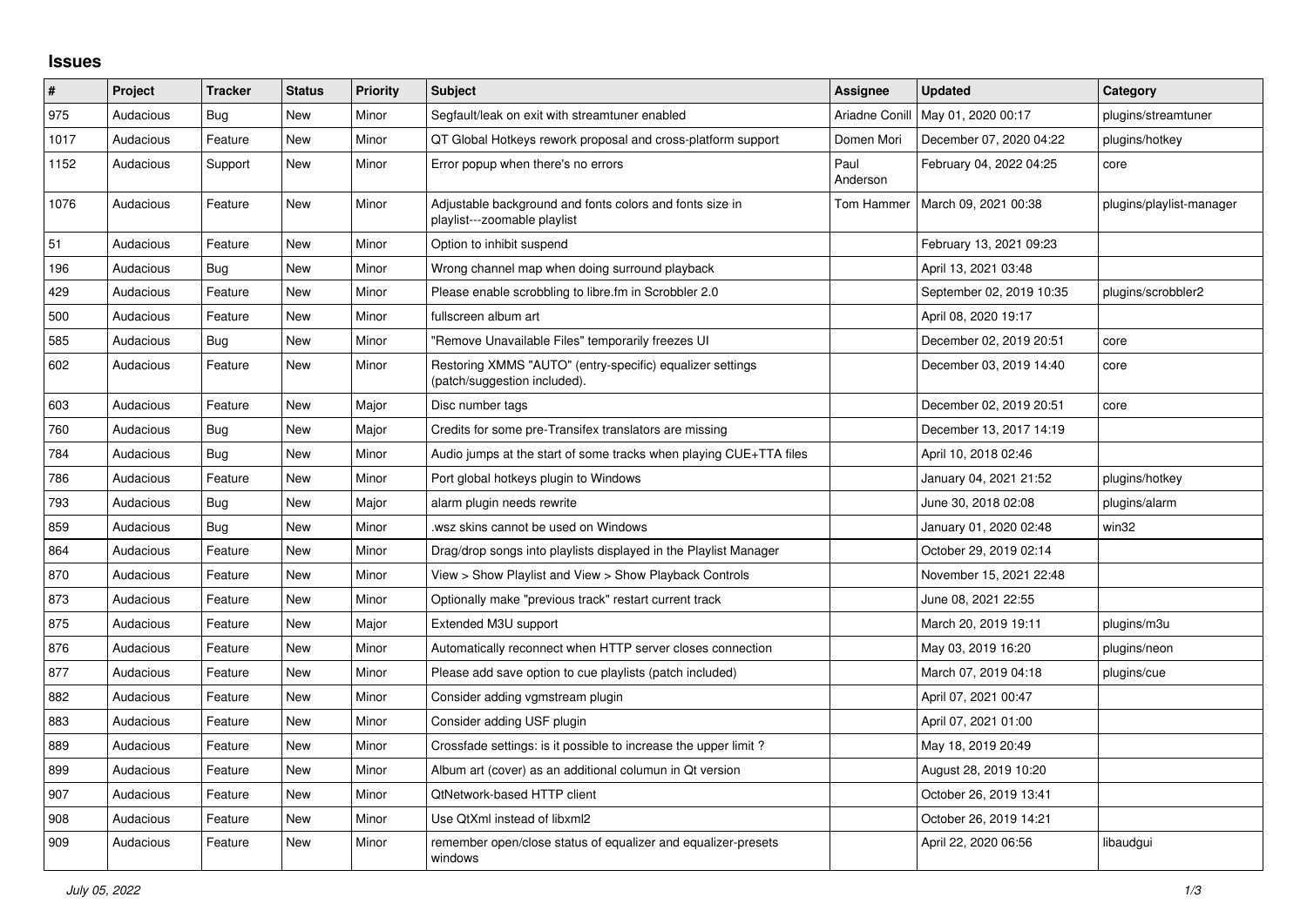| $\vert$ # | Project   | <b>Tracker</b> | <b>Status</b> | <b>Priority</b> | <b>Subject</b>                                                                                      | <b>Assignee</b> | <b>Updated</b>          | Category            |
|-----------|-----------|----------------|---------------|-----------------|-----------------------------------------------------------------------------------------------------|-----------------|-------------------------|---------------------|
| 913       | Audacious | Feature        | New           | Minor           | Play / create new playlist from selection                                                           |                 | December 02, 2019 20:13 | plugins/qtui        |
| 918       | Audacious | Feature        | <b>New</b>    | Minor           | Replace libguess with libuchardet                                                                   |                 | November 19, 2019 05:50 |                     |
| 924       | Audacious | Feature        | New           | Minor           | Option to replace playlist contents by drag and drop                                                |                 | December 02, 2019 20:15 |                     |
| 943       | Audacious | Feature        | New           | Minor           | Being able to add several folders to the library, and arrange that<br>Audacious recognizes symlinks |                 | March 23, 2020 15:41    | plugins/search tool |
| 945       | Audacious | Feature        | New           | Minor           | Balance control in newer interface                                                                  |                 | March 23, 2020 13:28    | plugins/qtui        |
| 955       | Audacious | Feature        | <b>New</b>    | Minor           | Enqueue option                                                                                      |                 | April 09, 2020 03:54    |                     |
| 956       | Audacious | Feature        | New           | Minor           | Stream to chromecast                                                                                |                 | January 11, 2021 01:19  |                     |
| 968       | Audacious | Feature        | New           | Minor           | Loop PSF files at normal loop points during repeat mode                                             |                 | April 16, 2020 03:25    | plugins/psf         |
| 969       | Audacious | Feature        | <b>New</b>    | Minor           | streamtuner plugin: Please add column-sortability, or at least sort<br>alphabetically by 1st column |                 | June 16, 2020 09:54     | plugins/streamtuner |
| 973       | Audacious | Bug            | <b>New</b>    | Minor           | "snd_pcm_recover failed" alsa error and "String leaked" warnings                                    |                 | August 28, 2021 08:52   |                     |
| 987       | Audacious | Feature        | <b>New</b>    | Minor           | Closing of Search Library tool by same method as opening it                                         |                 | May 13, 2020 00:15      |                     |
| 993       | Audacious | Bug            | New           | Minor           | Lyrics for streamed content are written to cache but not read.                                      |                 | June 07, 2020 13:10     | plugins/lyricwiki   |
| 995       | Audacious | Feature        | <b>New</b>    | Minor           | Add star rating to songs                                                                            |                 | June 16, 2020 09:56     |                     |
| 996       | Audacious | Feature        | New           | Minor           | Refine playlists when searching (search all playlists)                                              |                 | June 16, 2020 09:58     |                     |
| 998       | Audacious | Feature        | New           | Trivial         | aacgain in aac / r128 in opus                                                                       |                 | June 01, 2021 10:44     |                     |
| 1011      | Audacious | Feature        | <b>New</b>    | Minor           | Visible separator of folders in the playlist                                                        |                 | July 18, 2020 16:10     |                     |
| 1013      | Audacious | Feature        | New           | Minor           | Request re Album Art using music file metatag                                                       |                 | August 03, 2020 22:48   |                     |
| 1014      | Audacious | <b>Bug</b>     | <b>New</b>    | Minor           | Some .VGM/.VGZ files fail to play                                                                   |                 | August 17, 2020 15:29   | plugins/console     |
| 1046      | Audacious | Feature        | <b>New</b>    | Minor           | Add all id3v2 frames in the settings of Playlist available columns                                  |                 | December 28, 2020 21:14 | plugins/gtkui       |
| 1047      | Audacious | Feature        | New           | Minor           | Stop playing after any chosen track                                                                 |                 | December 29, 2020 01:23 |                     |
| 1048      | Audacious | Feature        | <b>New</b>    | Minor           | PipeWire support                                                                                    |                 | May 04, 2022 19:36      |                     |
| 1057      | Audacious | Feature        | New           | Minor           | Matroska (mka) chapter support                                                                      |                 | August 27, 2021 22:54   |                     |
| 1058      | Audacious | Feature        | New           | Minor           | Allow changing the language/locale in settings                                                      |                 | January 30, 2021 18:11  |                     |
| 1066      | Audacious | Feature        | New           | Minor           | Allow Equalizer window to be resized.                                                               |                 | February 11, 2021 10:05 |                     |
| 1067      | Audacious | Feature        | New           | Minor           | Equalizer adjustments are coarse.                                                                   |                 | February 11, 2021 10:09 |                     |
| 1071      | Audacious | Feature        | <b>New</b>    | Minor           | Linkage could be improved for packagers.                                                            |                 | March 31, 2021 00:32    |                     |
| 1072      | Audacious | Feature        | New           | Minor           | QT AOSD plugin                                                                                      |                 | February 17, 2021 21:18 | plugins/aosd        |
| 1082      | Audacious | Feature        | New           | Minor           | File writer option to pad track numbers with leading zeros                                          |                 | March 31, 2021 00:15    | plugins/filewriter  |
| 1088      | Audacious | Feature        | New           | Minor           | plugin: status icon: ADD option to select tray mouse Middle Click action                            |                 | April 11, 2021 12:05    | plugins/statusicon  |
| 1091      | Audacious | Feature        | New           | Minor           | Built-in lyrics support                                                                             |                 | April 28, 2021 18:24    |                     |
| 1092      | Audacious | Feature        | New           | Minor           | Reread metadata on play option                                                                      |                 | April 30, 2021 03:35    |                     |
| 1093      | Audacious | Feature        | New           | Minor           | Make the Song Dialog (Qt) window wider by default                                                   |                 | May 17, 2021 15:36      |                     |